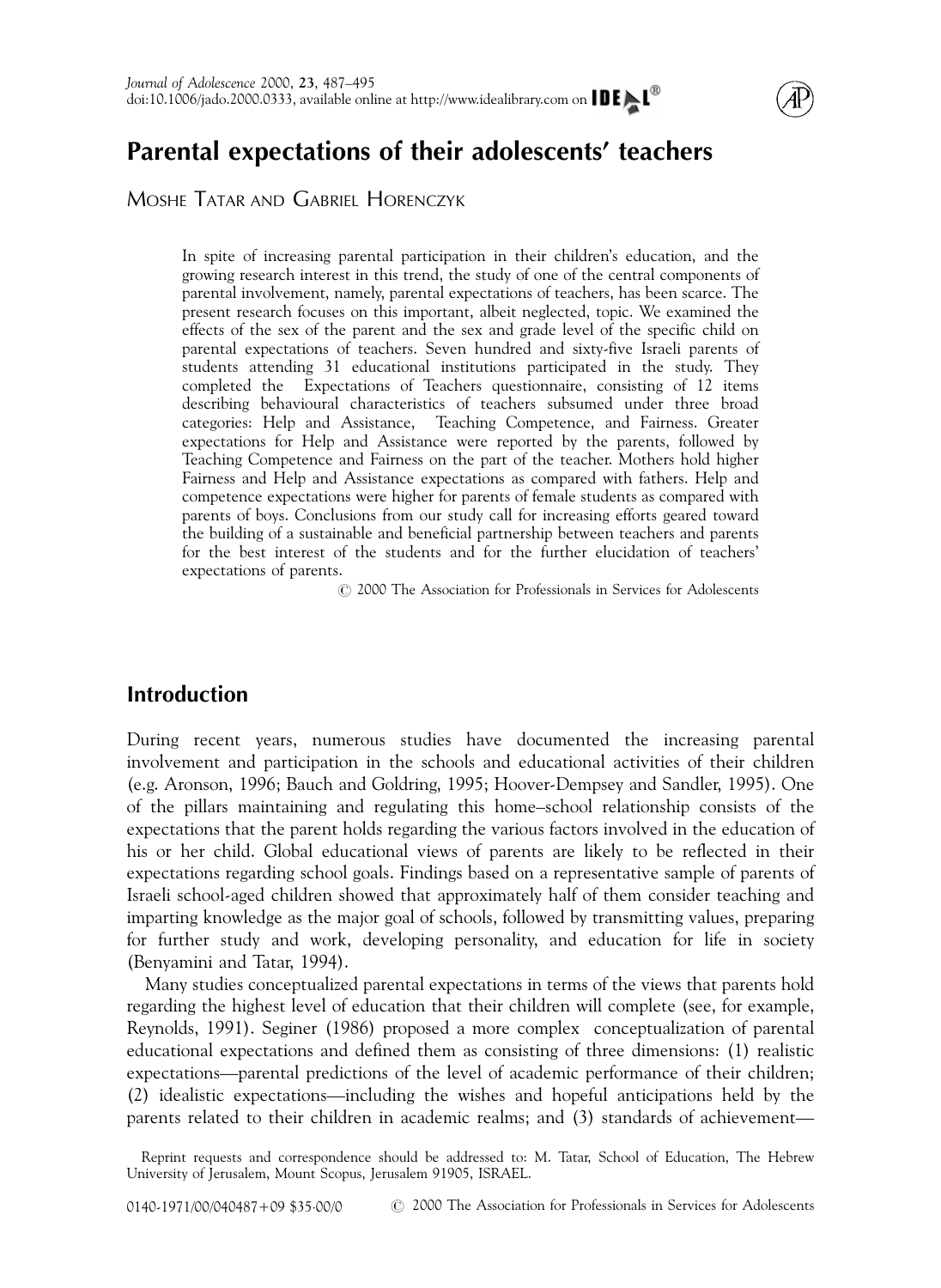namely, the implicit measures by which the parents evaluate their children's academic attainments.

Moreover, based on her understanding that "expectations function as cognitive guidelines to one's behaviours...[that]... in turn, affect the level of performance or quality of action of the focal person'' [\(Seginer, 1986,](#page-8-0) p. 154), Seginer later suggested [\(Seginer, 1995\)](#page-8-0) differentiating between two perceptions of parental expectations. The first relates to the family learning environment, including family expectations and behaviours related to the relevant field of studies and educational attainments of the children as reported by parents, whereas the second approach focuses on the same parameters but as perceived by the children themselves. In Seginer's opinion, while the advantage of the first approach (based on parental reports) is especially relevant for potential interventions, because it suggests the kind of parental behaviours that help or hinder children's academic achievements, its main disadvantage lies in the difficulty to reach parents for research purposes. The second approach—based on students' perceptions of parental expectations—focuses on the subjective reality as experienced by the children themselves and may allow us to understand the meanings that children give to their parents' expectations regarding their own schoolbased academic achievements.

#### Parental expectations of teachers

[Tatar and Horenczyk \(1996\)](#page-8-0) conceptualized and operationalized expectations of teachers held by elementary and senior high school students in terms of three main categories: teaching competence, help and assistance, and fairness. Various studies have shown the first two characteristics to be central to students' perceptions related to their image of the good teacher [\(Kutnick and Jules, 1993\)](#page-8-0). Teaching competence relates to teachers' behaviours such as explaining well, having strong control over the lesson content, being firm and keeping order in the classroom, and being well organized. [Taylor \(1962\)](#page-8-0) suggested that the importance attributed by children to aspects of the teaching process is due to their perception of them ``as a means to the satisfaction of a need they have in our society: to be taught and to learn'' (p. 264). Helpfulness on the part of the teacher is a major component of the relational aspect of the `good teacher' image [\(Pianta and Walsh, 1996\)](#page-8-0) along with support and trust.

Various studies point to the centrality of these two factors among students of all ages. [Paradise and Wall \(1986\)](#page-8-0) showed that elementary-school children perceive the job of teacher as helping children, teaching them, and assigning work. [Cullingford \(1987\)](#page-7-0) reported that young adolescents judge teachers on their ability to explain and on their awareness of their students' individual needs. With regard to college students' perceptions, [Basow and](#page-7-0) [Howe \(1987\)](#page-7-0) found that both affective and instrumental qualities are important in evaluating professors.

Based on their conception of expectations of teachers as reflecting the ideal studentteacher relationship, [Tatar and Horenczyk \(1996\)](#page-8-0) chose to include fairness as a third category in their conceptual framework. [Elkind \(1971\)](#page-7-0) assumed that every human interaction presupposes some form of contractual relationship, involving the mutual expectations of the contracting parties. One of the primary components of this tacit contract between students and teachers involves fairness on the part of the teacher responded to by the students' co-operation. The other two ingredients resembled the factors of expectations of teachers described above: teachers' competence being echoed by students' respect and teachers' warmth followed by students' affection. It has been argued [\(Nisan, 1989\)](#page-8-0) that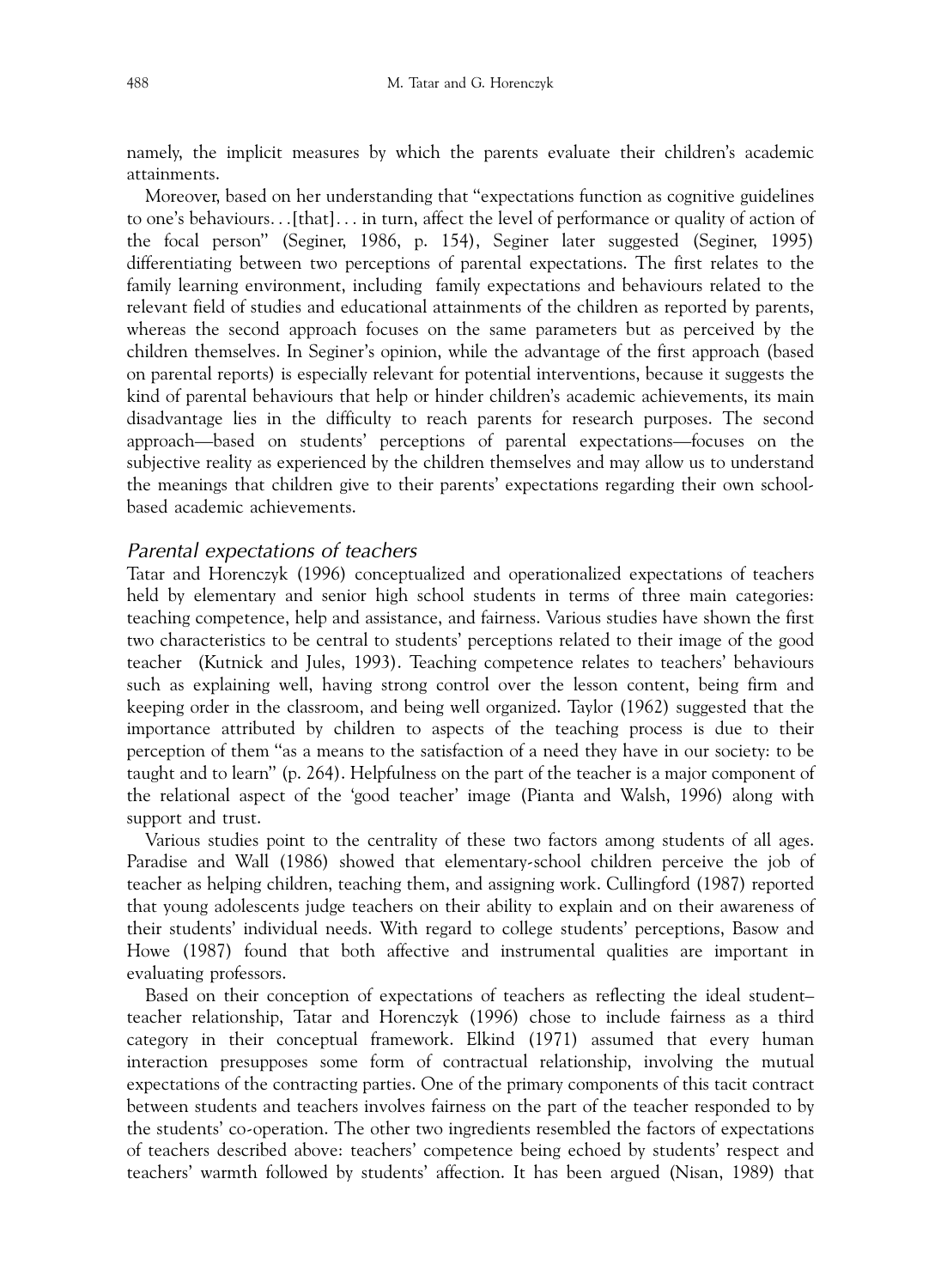teachers' failure in honouring their contractual commitments will lead to negative attitudes toward teachers and learning on the part of students. Since these days parents are generally considered as a legitimate and influential party in the educational partnership, we would like to suggest that an unwritten contract also regulate the relationships between teachers and parents. Therefore, the three factors that were proposed as characterizing the students' expectations of teachers are well suited for the examination of parental perceptions regarding the appropriate functioning of teachers in the education of their children.

This research focuses on parental expectations of teachers since we consider this to be a central component of parental involvement. In this study, fathers and mothers were asked to complete a written questionnaire dealing with their expectations of their adolescent child's teachers. We were interested in examining the effects of the sex of the parent and the sex and grade level of the specific child on these parental expectations.

## Method

#### **Participants**

The research sample consisted of 831 parents of students attending 31 secular schools in the broad central Israel area. Seven hundred and sixty-five parents (92% of the original sample) agreed to participate in the study: 219 parents of 4th to 6th graders attending 11 elementary schools, 328 parents of 7th to 9th graders studying in 12 junior-high schools, and 218 parents of 10th to 12th graders attending eight senior-high schools. The sample of parents was selected randomly from the student lists of all participating classes. Seventy-one per cent of the respondents ( $n=543$ ) were mothers and 29 per cent were fathers ( $n=222$ ); mean age was 42 years ( $SD = 5.67$  years). The respondents were heterogeneous in terms of education: 28 per cent of them had secondary education or under, 39 per cent had post-secondary education, and 33 per cent held academic degrees.

#### Questionnaire and procedure

A questionnaire dealing with expectations of teachers was included as part of an investigation of parental attitudes toward schools. The parent (mother or father) who chose to complete the questionnaire was requested to do so according to her or his own views. The first questions asked for background information of the respondent (age, sex and education) and for the grade and sex of the son or daughter sampled, to which the parent was requested to refer in the following sections of the questionnaire. The parents were then administered the Expectations of Teachers questionnaire developed by [Tatar and Horenczyk](#page-8-0) [\(1996\)](#page-8-0), which consisted of 12 items describing behavioural characteristics of teachers. The respondents were asked to indicate the extent to which they expected their children's teachers to meet these criteria, on a scale ranging from  $1$  ("not at all") to  $5$  ("definitely yes"). The 12 characteristics came from three broad categories: (1) Help and Assistance (four items, e.g. "I would like the teacher to be interested in his or her problems"); (2) Teaching Competence (four items, e.g. "I would like his or her teacher to give interesting lessons"); (3) Fairness (four items, e.g. ``I would like his or her teacher not to discriminate between pupils''). Although the recent literature on expectations has discerned between two different meanings of the term; namely, anticipation and preference (e.g. [Galassi](#page-7-0) *et al.*, 1992), the use of "expectation" in Hebrew (tzipiyah) unambiguously refers to a desired, or preferred, state of affairs.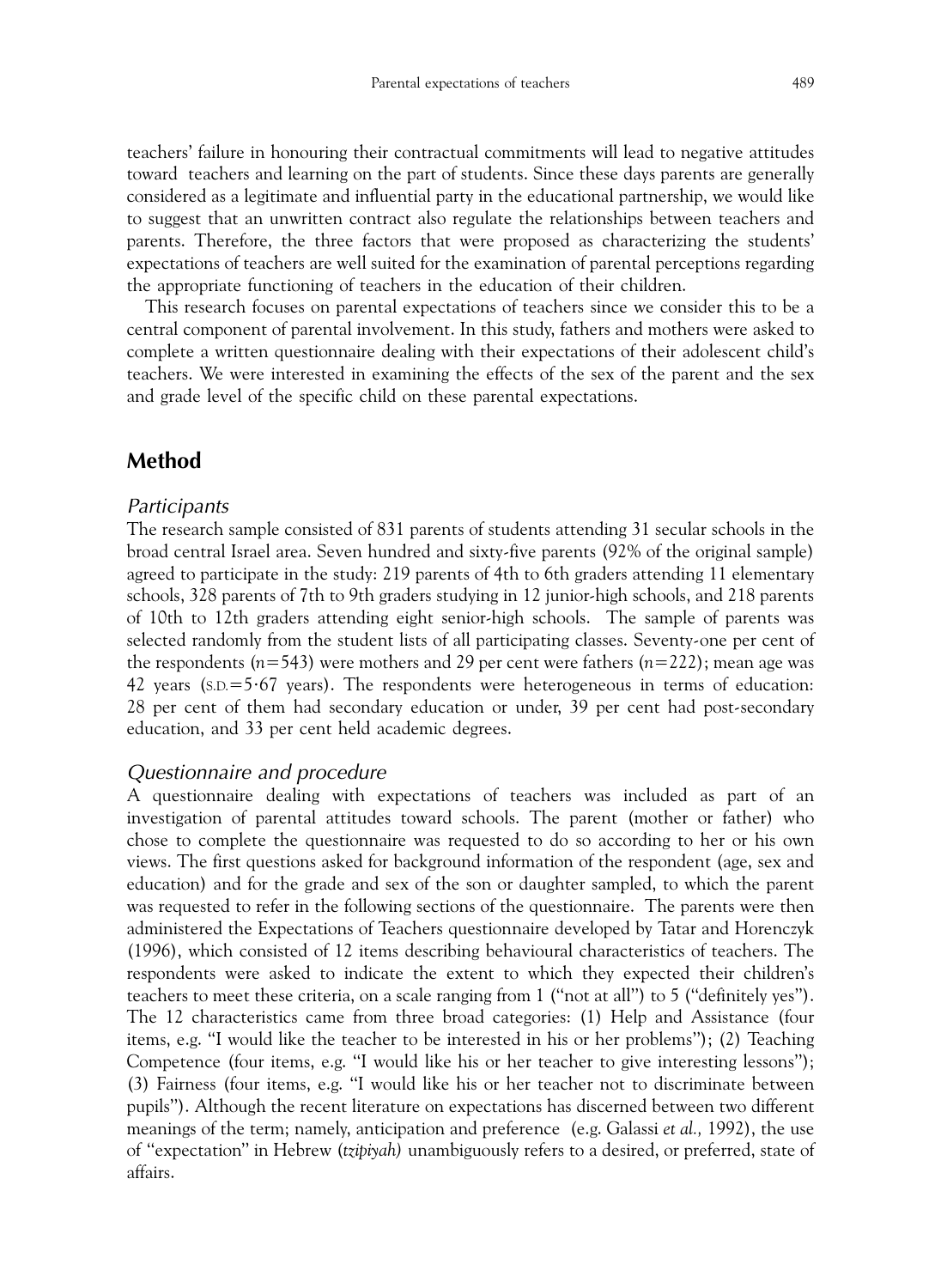Parents were initially contacted by research assistants, who asked for their participation and prompted them to decide which of them is willing to respond to the questionnaire. The questionnaire was then administered to the consenting parents individually and at their homes. No identifying information was requested, except for the background information listed above. Confidentiality with regard to identity of both respondents and schools was strictly assured. The whole procedure lasted about 30 minutes.

# **Results**

Preliminary analyses examined the internal reliability of the scales used in this study in our parent sample. For the Expectations of Teachers scales, the values of Cronbach's alpha among parents were found acceptable: 0?86 (Help and Assistance), 0?70 (Teaching Competence), and  $0.60$  (Fairness).

Since the parental expectations of teachers were assessed with reference to a specific child whose grade level and gender was specified in advance, the gender and grade level of the pupil were included as independent variables in this study. The frequencies of sex of parent, sex of child, and grade level of the child are presented in Table 1. It should be noted that the ``elementary'' category includes pupils from the 4th to the 6th grades; ``junior-high'' pupils are those who attend 7th to 9th grades; and the "senior-high" category comprises pupils from the 10th to the 12th grades.

 $A$  2  $\times$  2  $\times$  3 multivariate analysis of variance was first performed on the three Expectations of Teachers scales. The linear combination of the expectation scales was found to be significantly affected by the sex of the parent  $(F(1,750)=7.11, p<0.01)$  and the sex of the child  $(F(1,750)=8.84, p<0.01)$ , but not by the interaction between these two independent variables  $(F(1,750)=1.11, n.s.).$  There was no effect of grade level of the child  $(F(2,750)=$ 0.46, n.s.), or any of the interactions between the three independent variables.

The within-subjects effect of scale was also found significant  $(F(2,749)=62.10,$  $p<0.001$ ). Paired t-tests between the three expectations scales show that parental Help expectations were higher than both Competence  $(t(764)=10.80, p<0.01)$  and Fairness

| Sex of parent | Sex of child | Grade level of child |             |             | Total |
|---------------|--------------|----------------------|-------------|-------------|-------|
|               |              | Elementary           | Junior-High | Senior-High |       |
| Mothers       | Girls        | 76                   | 127         | 88          | 291   |
|               | Boys         | 71                   | 109         | 66          | 246   |
|               | Total        | 147                  | 236         | 154         | 537   |
| Fathers       | Girls        | 36                   | 41          | 30          | 107   |
|               | Boys         | 33                   | 48          | 33          | 114   |
|               | Total        | 69                   | 89          | 63          | 221   |
| Total         | Girls        | 112                  | 168         | 118         | 398   |
|               | Boys         | 104                  | 157         | 99          | 360   |
|               | Total        | 216                  | 325         | 217         | 758*  |

**Table 1** Frequencies of sex of parent, sex of child, and grade level of the child

\*Seven parents did not specify the gender of their child.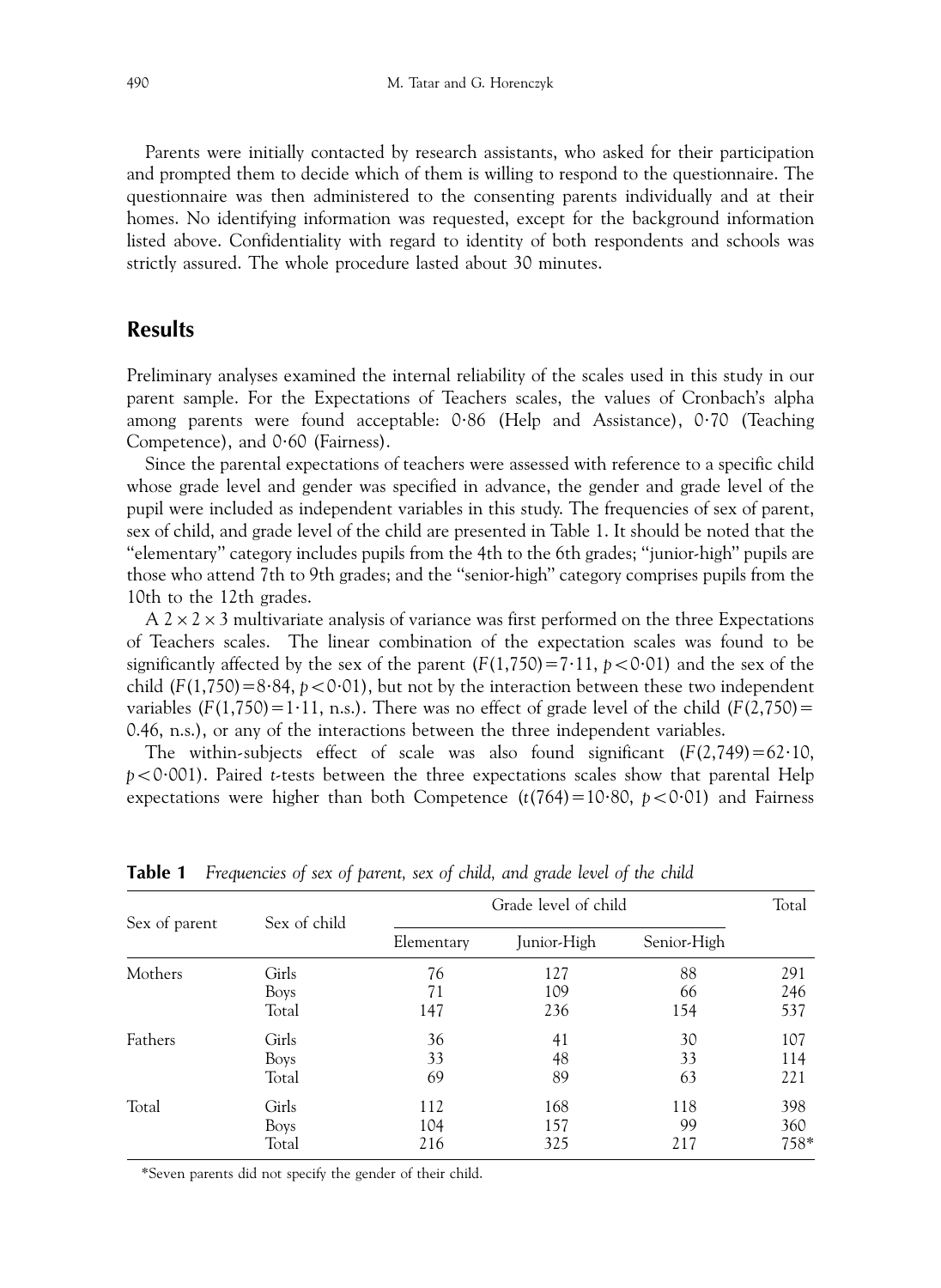<span id="page-4-0"></span>expectations  $(t(764)=10.83, p<0.01)$ . There were no differences between parental expectations of teachers with regard to Competence and Fairness  $(t(764)=0.84, n.s.).$  A significant Scale  $\times$  Sex of parent interaction (F(2,749)=5.20, p <0.01) suggests that the patterns of importance assigned to each of the expectation scales are different for mothers and fathers: While among both mothers and fathers the highest expectations of teachers are in terms of Help, mothers assign a similar degree of importance to Fairness and Competence, whereas fathers attribute greater importance to Competence than to Fairness  $(t(221)=2.56$ ,  $p < 0.05$ ). The interaction between Scale and Sex of student was not significant  $(F(2,749)=0.19, n.s.).$ 

Table 2 presents the means and standard deviations of parental expectations of teachers on the three scales, for mothers and fathers and for sons and daughters. Separate ANOVAs performed on each of the three expectations of teachers scales show that mothers hold higher expectations of their child's teachers in terms of Fairness and Help as compared to fathers (Fairness:  $F(1,754) = 9.35$ ,  $p < 0.01$ ; Help:  $F(1,754) = 9.52$ ,  $p < 0.01$ ); no differences between fathers and mothers were found with regards to Competence expectations  $(F(1,754)=0.14, n.s.).$  As to the effect of the sex of the student on his or her parents' expectations of teachers, findings show that in all three scales expectations are higher for female than for male students; these differences were significant with regards to Help  $(F(1,754)=6.26, p<0.05)$  and Competence  $(F(1,754)=7.78, p<0.01)$ , but not for the Fairness scale  $(F(1,754)=3.74, n.s.).$  It should be noted that the Sex of parent  $\times$  Sex of student interaction was significant for the Help scale  $(F(1,754)=6.16, p<0.05)$ . While mothers do not show differential expectations for their sons or daughters, fathers tend to expect that their daughters will receive greater help than their sons.

### **Discussion**

Three main findings emerged from our study: (1) Help appears to be the most important expectation parents hold regarding their children's teachers; (2) mothers, in two out of the

| Sex of parent |                 | Expectations of teachers scale |            |            |  |
|---------------|-----------------|--------------------------------|------------|------------|--|
|               | Sex of child    | Help                           | Competence | Fairness   |  |
| Mothers       | Girls $(n=291)$ | 4.62(0.48)                     | 4.43(0.48) | 4.47(0.45) |  |
|               | Boys $(n=246)$  | 4.62(0.49)                     | 4.36(0.52) | 4.35(0.60) |  |
|               | Total $(n=537)$ | 4.62(0.48)                     | 4.40(0.50) | 4.41(0.53) |  |
| Fathers       | Girls $(n=107)$ | 4.60(0.47)                     | 4.46(0.39) | 4.30(0.57) |  |
|               | Boys $(n=114)$  | 4.40(0.57)                     | 4.31(0.57) | 4.25(0.63) |  |
|               | Total $(n=221)$ | 4.49(0.53)                     | 4.38(0.50) | 4.27(0.60) |  |
| Total         | Girls $(n=398)$ | 4.61(0.48)                     | 4.44(0.46) | 4.42(0.49) |  |
|               | Boys $(n=360)$  | 4.55(0.52)                     | 4.34(0.54) | 4.32(0.61) |  |
|               | Total $(n=758)$ | 4.58(0.50)                     | 4.39(0.50) | 4.37(0.55) |  |

Table 2 Means and standard deviations (in parentheses) of parental expectations\* by sex of parent and sex of child

\*Higher values indicate greater expectations.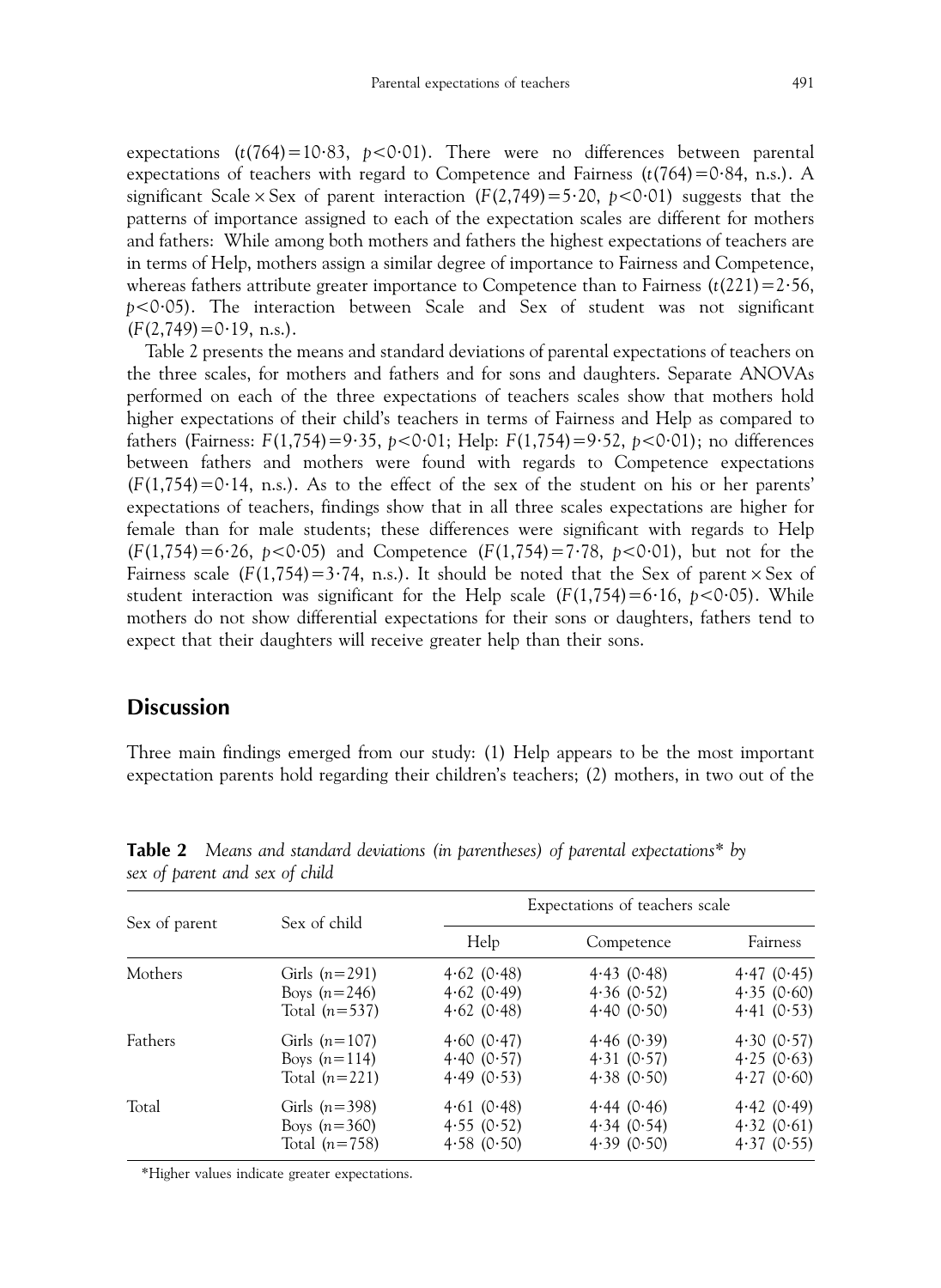three scales, hold higher expectations of teachers than fathers; and (3) gender of the child was found to be related to her or his parent's expectations of teachers: Parents hold higher expectations of teachers in terms of Help and Competence for girls as compared with boys.

In a previous study [\(Tatar and Horenczyk, 1996\)](#page-8-0) in which Israeli students were asked about their own expectations of teachers, a slightly different pattern of results emerged: the highest expectations were those of Fairness, followed by Help expectations with Competence receiving the lowest levels of endorsement. The parents in our study did not express high expectations of teachers in the area of Fairness, while emphasizing Help as their highest category of expectation. It would seem that children's expectations are more affected by interpersonal processes taking place in the classroom, and the teacher is seen to a greater extent as an unbiased adult moderator. Parents do not assign such a high priority to this socially-contextual factor; rather they seem to have a more individualized focus in which the specific needs of their own child are expected to be met by the teacher. Thus, expectations of teachers in terms of help, followed by competence, are receiving their highest preference. It is worth noting that in studies where no such distinctions were made between different areas of teacher expectations, the helping role of the teacher was also stressed by the students themselves. Dubow et al[. \(1990\)](#page-7-0), for example, reported that two-thirds of student adolescents see their teachers as helping agents and potential sources of assistance and support.

Mothers' higher expectations of their adolescents' teachers, as compared with those of fathers, can be understood in terms of the amount of information and kind of involvement  $vis-\dot{a}-vis$  the educational institutions. A recent research reported that mothers are better informed than fathers about the details of daily school life, apparently because they used more than fathers the internal sources of information about school (including visiting school, attending parent-teacher meetings, and meetings with the school principal) [\(Tatar, 1998](#page-8-0)a). These findings are consistent with the results obtained by [Epstein \(1986\)](#page-7-0) who reported that over 90 per cent of the most "knowledgeable" parents of age-school children were mothers. One way for understanding the difference between attitudes of mothers and fathers towards their children's schools may be related to the different roles they take on within the family (see [Tatar, 1998](#page-8-0)b). While mothers are expected to be the "emotional core" of the family, being supportive and receptive, fathers tend to be "crisis managers", providing more instrumental help [\(Frey and Rothlisberger, 1996\)](#page-7-0). Furthermore, mothers of adolescents are viewed as the ``major providers of reliable and consistent social verification, becoming a prism for sorting out what others have to say about the adolescent, and functioning as gate-keepers in the process of self-formation'' [\(Hoffman](#page-8-0) et al., 1988, p. 313). Fathers, on the other hand, are perceived by adolescents as more judgmental and less willing to negotiate with them [\(Noller and Callan, 1990\)](#page-8-0). These general attributes of mothers and fathers may be reflected in and extended to school issues. Mothers, more than fathers, may assume a closer supportive role toward their children as pupils, making regular school visits and meeting more frequently with teachers. This high familiarity with the school setting may lead mothers to raise their expectations regarding their adolescents' teachers.

The children's gender difference in their parents' expectations of teachers can be understood in terms of divergent attributions and expectations of success and failure between boys and girls as reported in the literature. Although most studies dealt specifically with mathematics, it was generally found that parents expect their sons to perform better as compared with their daughters. They tend to believe that girls are less talented than boys and that girls have to work harder than boys to do well in that subject (for a review see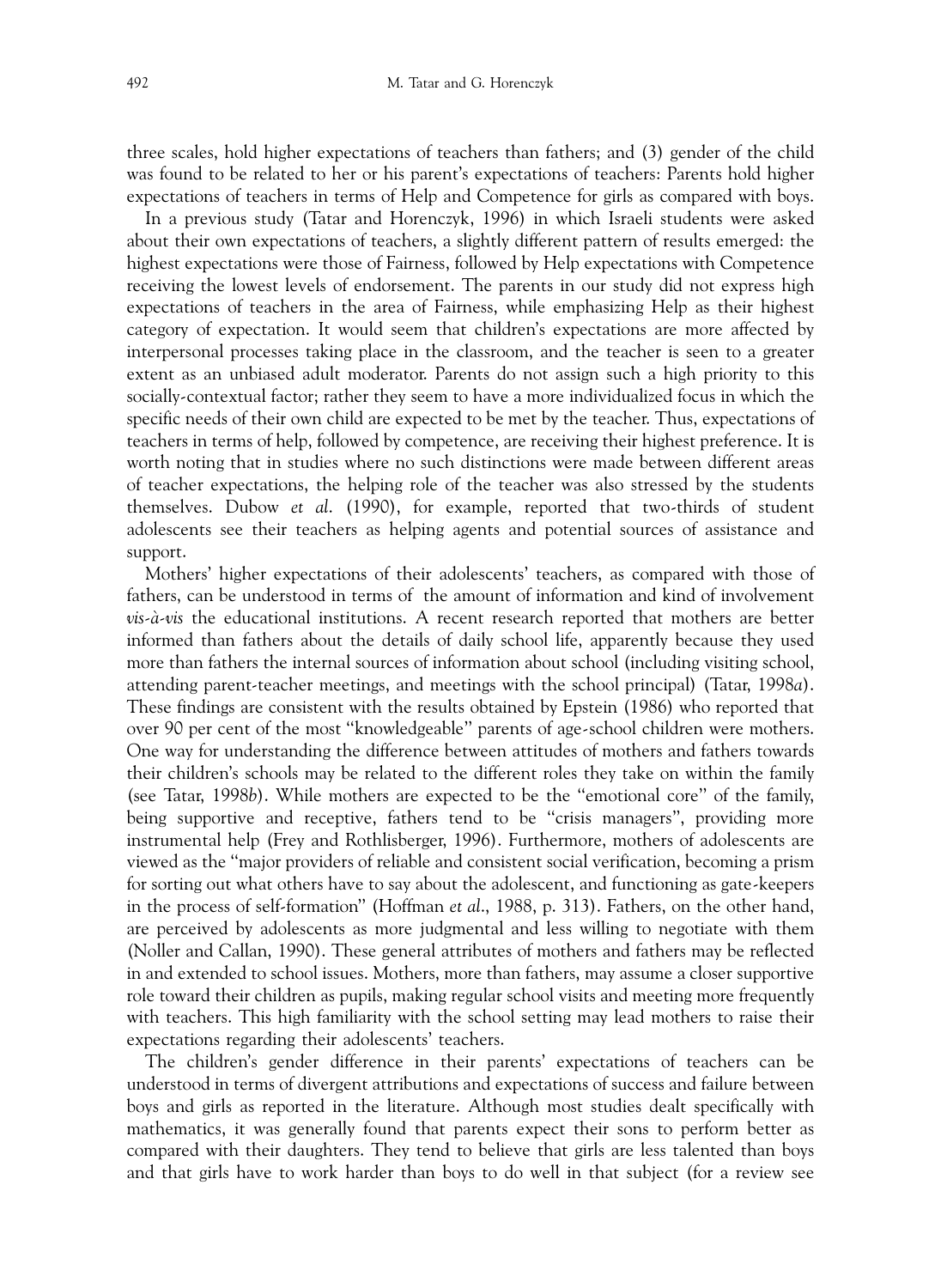[Golombok and Fivush, 1994\)](#page-7-0). Moreover, when girls succeed in an academic task, their success is attributed more to external factors, whereas boys' success tends to be attributed to internal ones such as ability [\(Deaux and Emswiller, 1974\)](#page-7-0). For the parents, teachers may serve as external agents who can assist, through help and teaching competence, to meet their daughters' higher academic needs as compared to their sons' needs.

In addition to these interesting differences revealed in our study, the results indicated that, on the whole, parents hold high expectations of their children's teachers (see [Table 2\)](#page-4-0). This finding provides additional support to the growing evidence showing the increasing involvement of parents in the academic development of their children in general, and in aspects of school activities and functioning in particular. In a recent study, Israeli parents singled out academic performance as a major factor affecting both stress and popularity among their adolescent children [\(Tatar, 1995\)](#page-8-0). This choice may reflect parents' perceived areas of influence over their adolescent children. In fact, parents often apply pressure through expectations of high grades, which their children attempt to meet [\(Pang, 1991\)](#page-8-0). [Meeus \(1989\)](#page-8-0) indicates that parental influence is particularly high with regard to schoolbased issues. Moreover, adolescents report that they perceive their parents as having more influence than their friends on adjustment to school [\(Berndt](#page-7-0) et al., 1989).

The main objective of parental involvement in their children's schools seems to be the parents' desire of making a difference to their children's educational outcomes. In fact, extensive research literature suggests that parental involvement in academic activities is an important contributor to children's school achievement (e.g. [Griffith, 1996;](#page-7-0) [Shumow](#page-8-0) et al., 1996).

We would like to argue that teachers' expectations not only reflect the extent of parental involvement, but they also affect the nature and intensity of the participation of teachers in school-related activities. As suggested by [Grolnick and Slowiaczek \(1994\)](#page-8-0) (see also [Bauch](#page-7-0) [and Goldring, 1995](#page-7-0); [Hoover-Dempsey and Sandler, 1997\)](#page-8-0), parental involvement can be manifest in three major areas: the active behaviour of parents expressed in their attendance of school activities; cognitive-intellectual involvement, like exposing the child to cognitively stimulating activities and materials; and the parents' affective involvement reflected in her or his positive attitudes, values, and expectations toward school and learning. Our study examined in depth this last facet of parental involvement. Thus, it would be worthy to explore the relationship between parental expectations of teachers and their actual involvement in the education of their children, both in the school and in the home settings. Such an investigation should also be aimed at elucidating the conditions that would encourage parental attitudes to be reflected in actual behaviours. It is important to note that behaviours tend to affect attitudes and expectations, not just the reverse [\(Olson and Zanna,](#page-8-0) [1993\)](#page-8-0). Parental involvement could thus be promoted by providing parents with opportunities and incentives for engagement in school activities, assuming that this will lead to further involvement through the strengthening of their positive attitudes and expectations.

Additional research could broaden the scope of cultural groups out of which schools and parents are sampled. An investigation which will include immigrant and minority parents is likely to provide us with important insights as to the ways and extent to which contextual factors affect parental involvement in general, and parental expectations of teachers in particular. Our understanding of parental involvement and expectations could also benefit from the inclusion of additional methodologies, such as open-ended questions or semistructured interviews. Qualitative reporting can contribute valuable information related to new categories of expectations and to factors which possibly affect the strength and types of expectations held by the parents.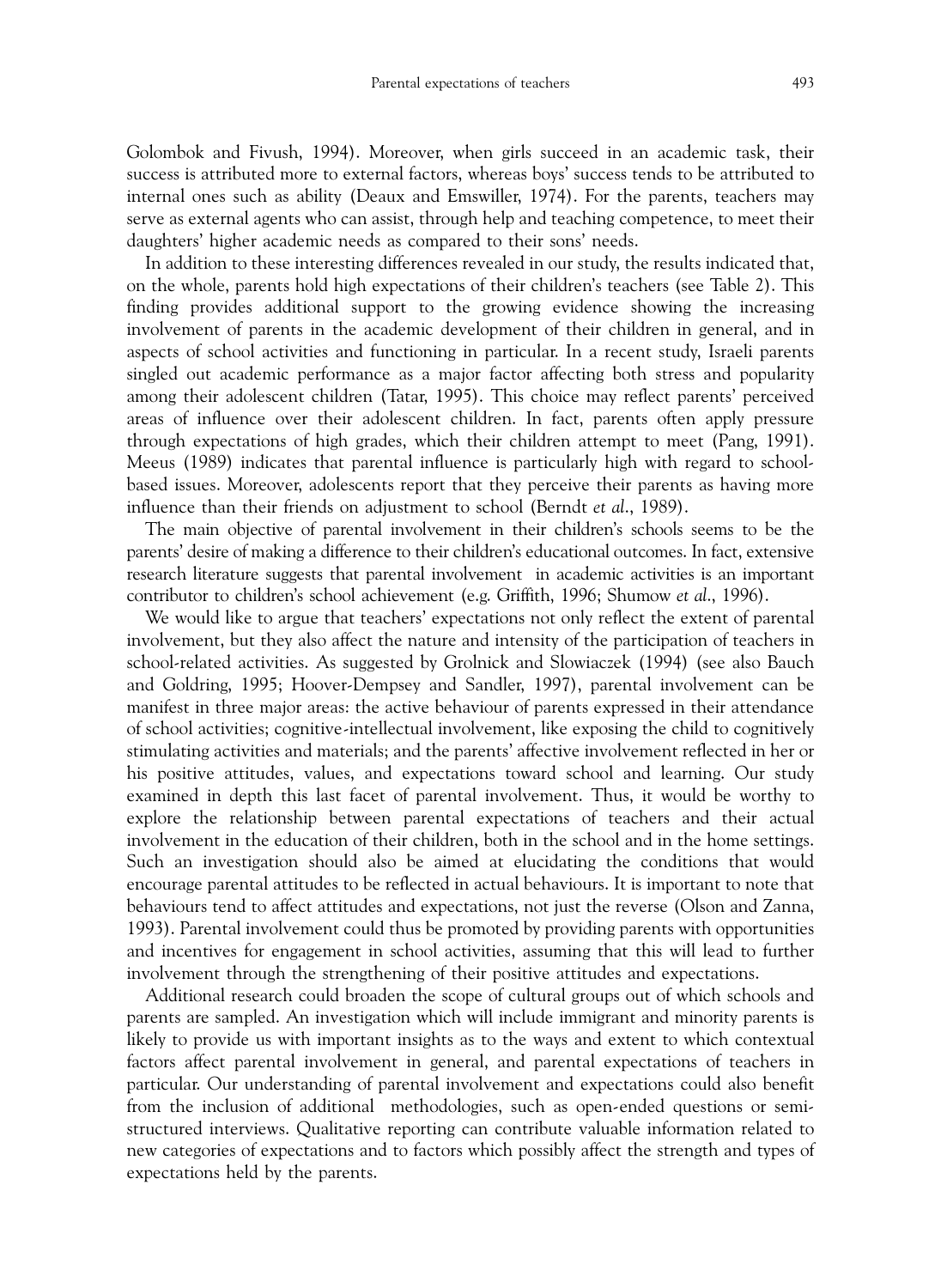<span id="page-7-0"></span>Finally, further research could focus on the effects of different types of parental expectations on the teachers. Parental involvement in children's academic achievements and in schooling in general, and their expectations of teachers in particular, seem to affect the teachers themselves, as reflected in their reports on work-stress. Research evidence show that teachers find community and parental expectations from them as one of the more serious stressors they confront in their daily work (e.g. Gaziel, 1993; [Punch and Tuetteman,](#page-8-0) [1996\)](#page-8-0). A recent study of Australian teachers [\(McCormick, 1997\)](#page-8-0) revealed differences between teachers working in primary and secondary schools; the former reported greater stress in their interactions with parents as compared with secondary-school teachers, this discrepancy being attributed to the greater involvement of parents in lower grades.

It is our contention that present-day schools cannot ignore the powerful role of parents in their children's education. However, on the other hand, parents are more willing to transfer their educational duties to the schools. This calls for increasing efforts geared toward the building of a sustainable and beneficial partnership between teachers and parents for the best interest of the students. Such collaboration cannot be fully accomplished without a mutual knowledge and understanding of the attitudes and expectations that each of the parties holds of one another. While teachers should recognize the importance of parents' expectations of teachers, and should be attuned and responsive to these parental attitudes, it would be worthwhile if teachers' expectations of parents could also be clarified and shared.

### References

- Aronson, J. Z. (1996). How schools can recruit hard-to-reach parents. Educational Leadership, 53, 58±60.
- Basow, S. A. and Howe, K. (1987). Evaluations of college professors: Effects of professors' sex-type and sex, and students' sex. Psychological Reports, 60, 671–678.
- Bauch, P. A. and Goldring, E. B. (1995). Parent involvement and school responsiveness: Facilitating the home-school connection in school of choice. Educational Evaluation and Policy Analysis, 17, 1–21.
- Benyamini, K. and Tatar, M. (1994). Prestige of schools according to parents. Megamot—Behavioral Science Quarterly, 36, 49-66 (in Hebrew).
- Berndt, T. J., Miller, K. E. and Park, K. (1989). Adolescents' perceptions of friends' and parents' influence on aspects of their school adjustment. Journal of Early Adolescence,  $9, 419-435$ .
- Cullingford, C. (1987). Children's attitudes to teaching styles. Oxford Review of Education, 13, 331–339.
- Deaux, K. and Emswiller, T. (1974). Explanations of successful performance on sex-linked tasks: What is skill for the male is luck for the female. Journal of Personality and Psychology, 29, 80–85.
- Dubow, E. F., Lovko, K. R. and Kausch, D. F. (1990). Demographic differences in adolescents' health, concerns and perceptions of helping agents. Journal of Clinical Child Psychology, 19, 44–54.

Elkind, D. (1971). Teacher-child contracts. School Review, 79, 579–589.

Epstein, J. L. (1986). Parents' reactions to teacher practices of parental involvement. The Elementary School Journal, 86(3), 277-294.

- Frey, C. V. and Rothlisberger, C. (1996). Social support in healthy adolescents. Journal of Youth and Adolescence, **25**, 17–31.
- Galassi, J. P., Crace, K., Martin, G. A., James, Jr, R. M. J. and Wallace, R. L. (1992). Client preferences and anticipations in career counseling: A preliminary investigation. Journal of Counseling Psychology,  $39, 46-55$ .
- Gaziel, H. H. (1993). Coping with occupational stress among teachers: A cross-cultural study. Comparative Education, 29, 67-79.
- Golombok, S. and Fivush, R. (1994). Gender development. Cambridge: Cambridge University Press.
- Griffith, J. (1996). Relation of parental involvement, empowerment, and school traits to student academic performance. The Journal of Educational Research, 90, 33–41.